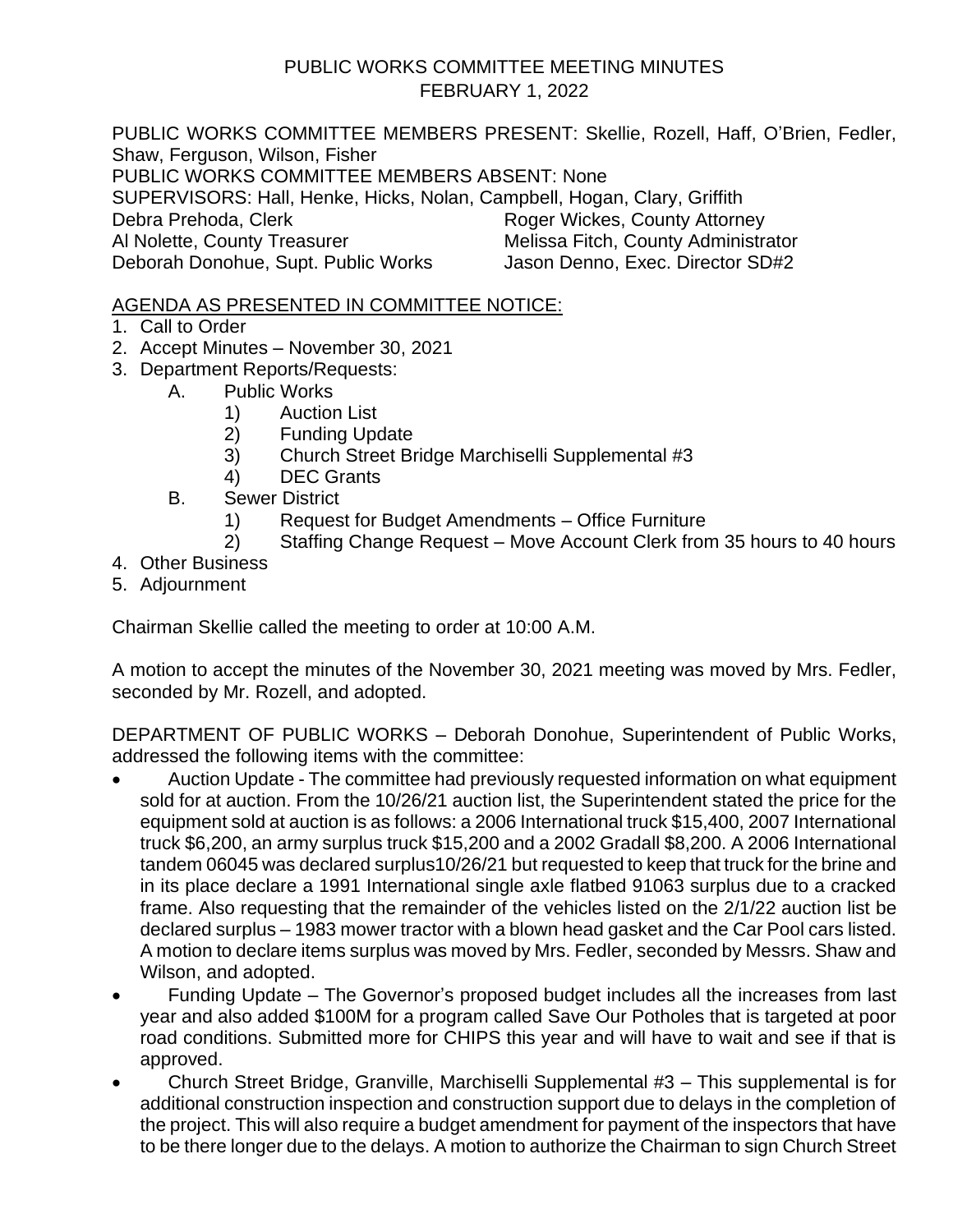Bridge Marchiselli Supplemental #3 and forward budget amendment to the Finance Committee for consideration was moved by Mrs. Fedler, seconded by Mr. Wilson, and adopted.

- Shushan Bridge The Marchiselli agreement was approved last month by the Board and a budget amendment is needed. A motion to forward request for a budget amendment for the Shushan Bridge project to the Finance Committee for consideration was moved by Mrs. Fedler, seconded by Messrs. Fisher and Rozell and adopted.
- DEC Grants: Working with Beth Gilles, Lake Champlain Lake George Regional Planning Board, applied and approved for the following grants:
	- $\circ$  Roadside Erosion Remediation Program \$527,000 grant with a 25% in-kind match which is done with local forces. This grant covers four different county sites in the towns of Fort Edward, Greenwich, Putnam, and Argyle and one Town of Kingsbury site which are all listed on the attached handout. A motion to accept the Roadside Erosion Remediation grant, authorize the Chairman to sign and forward a budget amendment to the Finance Committee for consideration was moved by Mr. Fisher, seconded by Mrs. Fedler, and adopted.
	- o Culvert Replacements \$508,000 grant with a 25% in-kind match for three different projects in the County and four different town projects that the County helps with, handout attached. A motion to accept Culvert Replacement grant, authorize the Chairman to sign and forward a budget amendment to the Finance Committee for consideration was moved by Mrs. Fedler, seconded by Mr. Wilson, and adopted.

The grant period for these two grants is 2022 to 2025 so all projects will not be done this year. The Superintendent thanked Ms. Gilles, LCLGRPB, for all her assistance and stated these grants will help with a lot of road issues.

SEWER DISTRICT: Jason Denno, Executive Director, Sewer District, addressed the following items:

- Budget Amendments Office Furniture:
	- o Support Staff A motion to amend budget to carryover funds from 2021 to 2022 for the purchase of office furniture for support staff in the amount \$4,255 and forward to the Finance Committee for consideration was moved by Mr. Fisher, seconded by Mrs. Fedler, and adopted.
	- o Executive Director A motion to amend 2022 budget for office furniture for the Executive Director in the amount of \$2,827.80 moving funds from fund balance to equipment and forward to the Finance Committee for consideration was moved by Mrs. Fedler, seconded by Messrs. Wilson and Fisher, and adopted.
- Staffing Change Request Move Account Clerk from 35 hours to 40 hours After reviewing the budget, staffing plan and the workload, he is requesting to increase the hours for the Account Clerk position from 35 to 40 hours per week; about a \$4,000 increase. Funds are available in the budget for these additional hours. The Sewer District Board of Commissioners have approved this change in hours and if approved by the County, he will go back and discuss with the Board where to take the funds from within the budget. A motion to forward request to increase Account Clerk from 35 hours to 40 hours per week to the Personnel Committee for consideration was moved by Mrs. Fedler, seconded by Messrs. Rozell and Wilson, and adopted.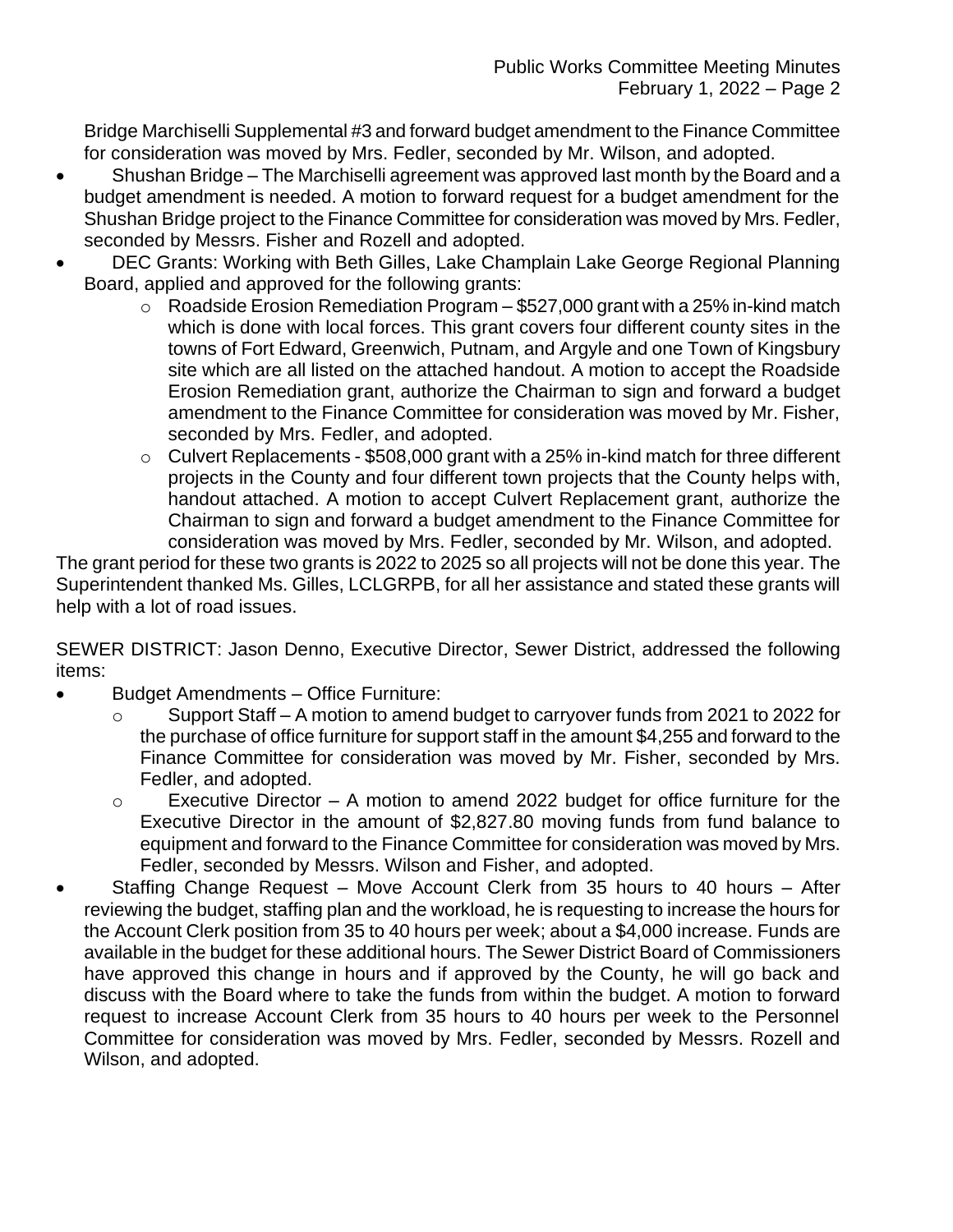#### OTHER BUSINESS:

DPW Take Home Vehicles – The Treasurer stated the IRS has previously audit the County and one item that we were found in non-compliance with was personal use of County vehicles – vehicles that are taken home. When he did the W-2s this year there is a car allowance that we charge people that have County cars and wants to ensure we are in compliance and not kind of getting relaxed, sliding backwards. He has asked the DPW Superintendent to give him an audit of all the take-home cars and assigned cars to make sure that we are still in compliance. He will report back to the committee next month.

Executive Session – A motion to enter an executive session to discuss the hiring, firing, discipline, etc. of a particular employee was moved by Mr. Wilson, seconded by Mr. Rozell, and adopted. Chairman Skellie stated the committee would adjourn directly from executive session. No action was taken in the executive session.

*Debra Prehoda, Clerk Washington County Board of Supervisors*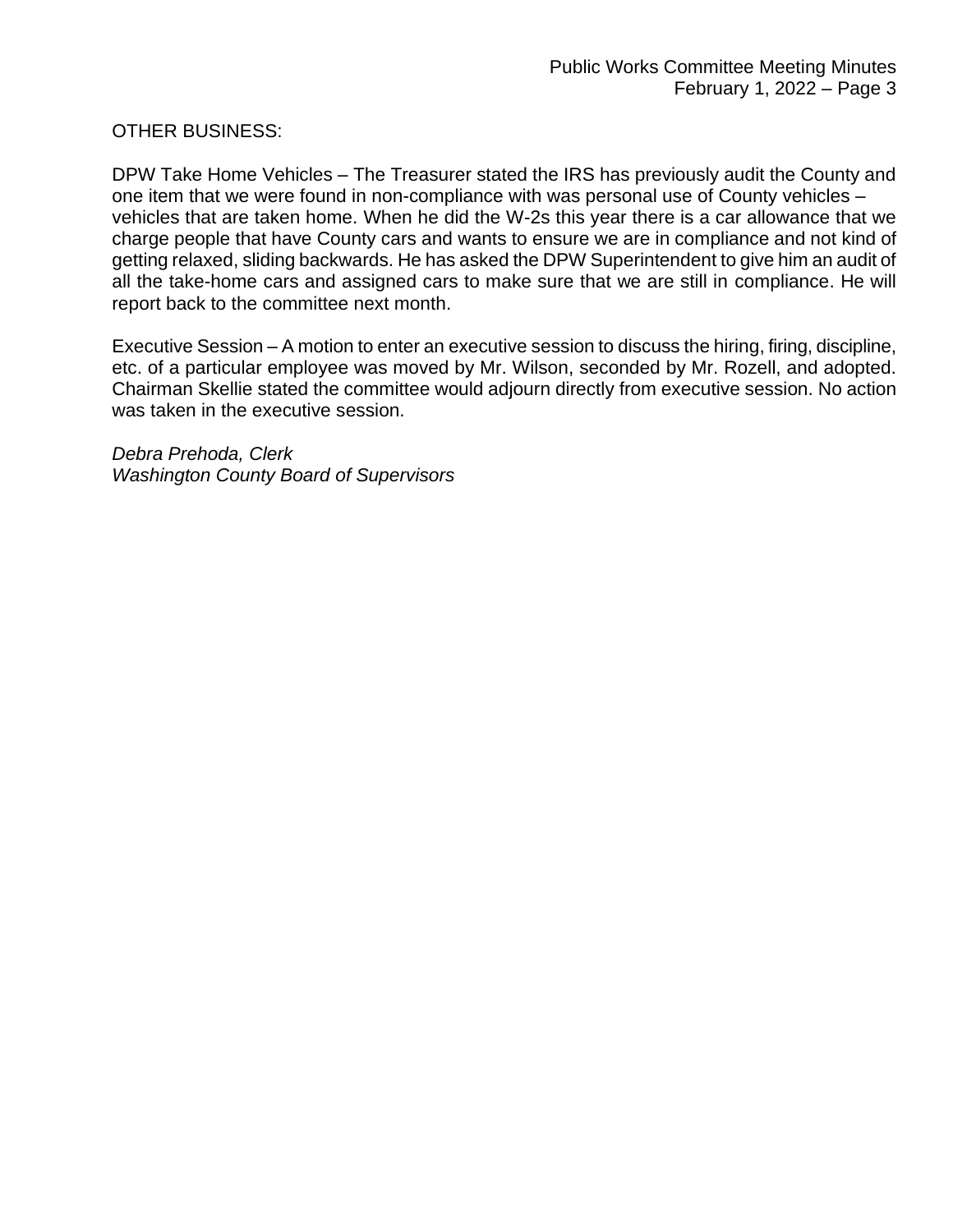## Auction list 10/26/21

06044- 2006 International 7600SFA6X4- Mileage 191679 Repair cost to date: \$61081.36 parts and outside service \$49503.88 Labor \$15,400 Sold Original Purchase Price: \$143,985 **Issue with Speedometer Cluster** 

06045- 2006 International 7600SFA6X4- Mileage 176192 Repair cost to date: \$37311.88 parts and outside service \$42838.83 Labor Original Purchase Price: \$143,985 Did not sell- want to swap out for 91063 Runs & drives

07039- 2007 International Paystar - Mileage 263892 Repair cost to date: \$88683.45 parts and outside service \$43237.82 Labor Original Purchase Price: \$154,875 \$6,200 Sold **Cracked Frame** 

92041- 1992 Freightliner 120 M916A1- Mileage 39524 Repair cost to date: \$59719.33 parts and outside service \$51967.31 Labor Original Purchase Price: \$2,800 \$15,200 Sold All wheel drive military purchase

2002 Gradall sold for \$8,200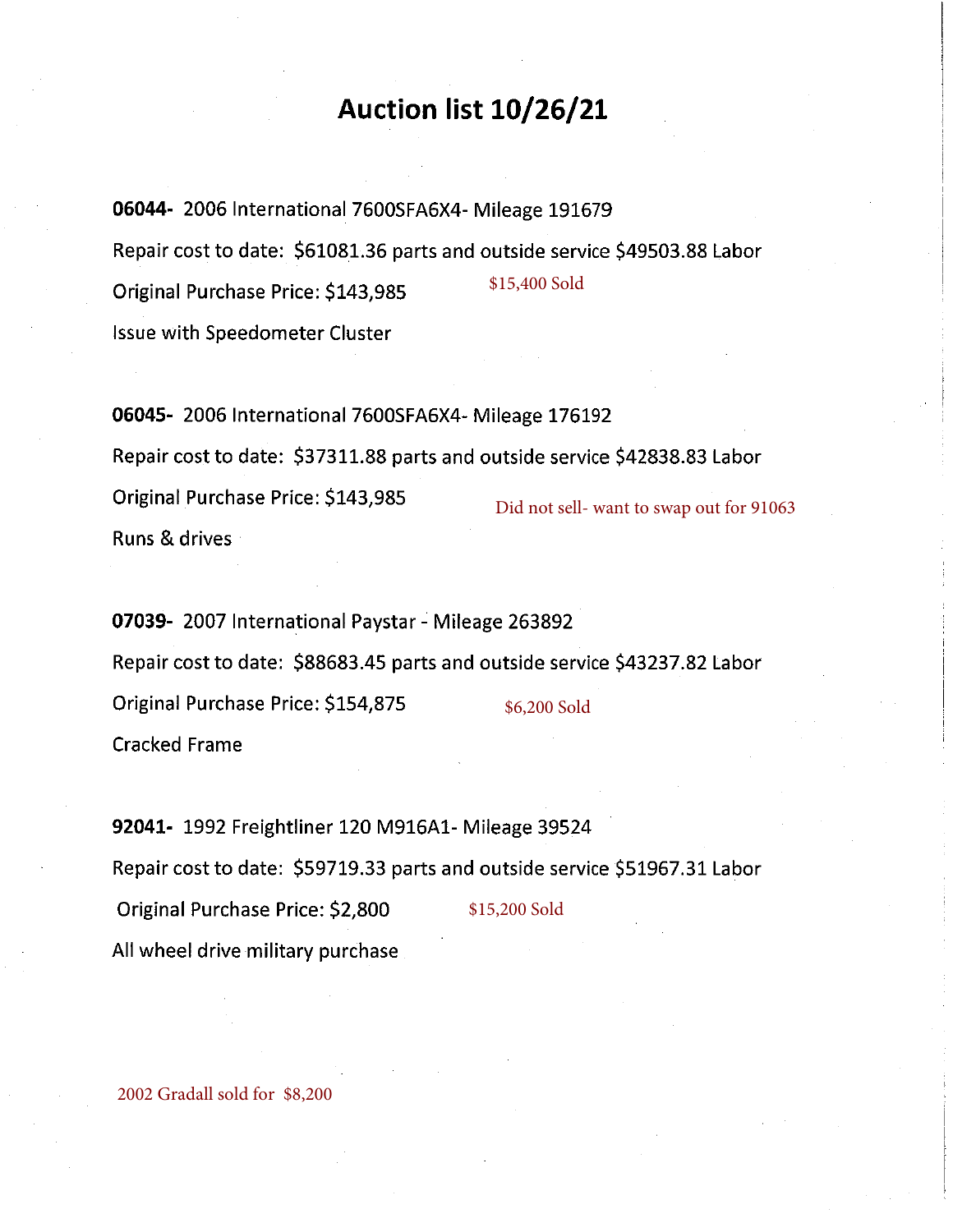### **Auction List 2/1/2022**

DM – 1991 International 2574 Flat Bed with 200,030 miles Cracked Frame

– Mower Tractor

Blown head gasket

Car pool

- 2008 F250 Body in rough shape, holes in the floors and cab corners
- 2008 F250 Body in rough shape and bed is very rusted
- 2010 Charger Rusted underbody, needs multiple new brake lines
- 2009 Ford Focus Rust issues
- 2019 Red Explorer has transmission and rust issues
- Bed floor is rotted out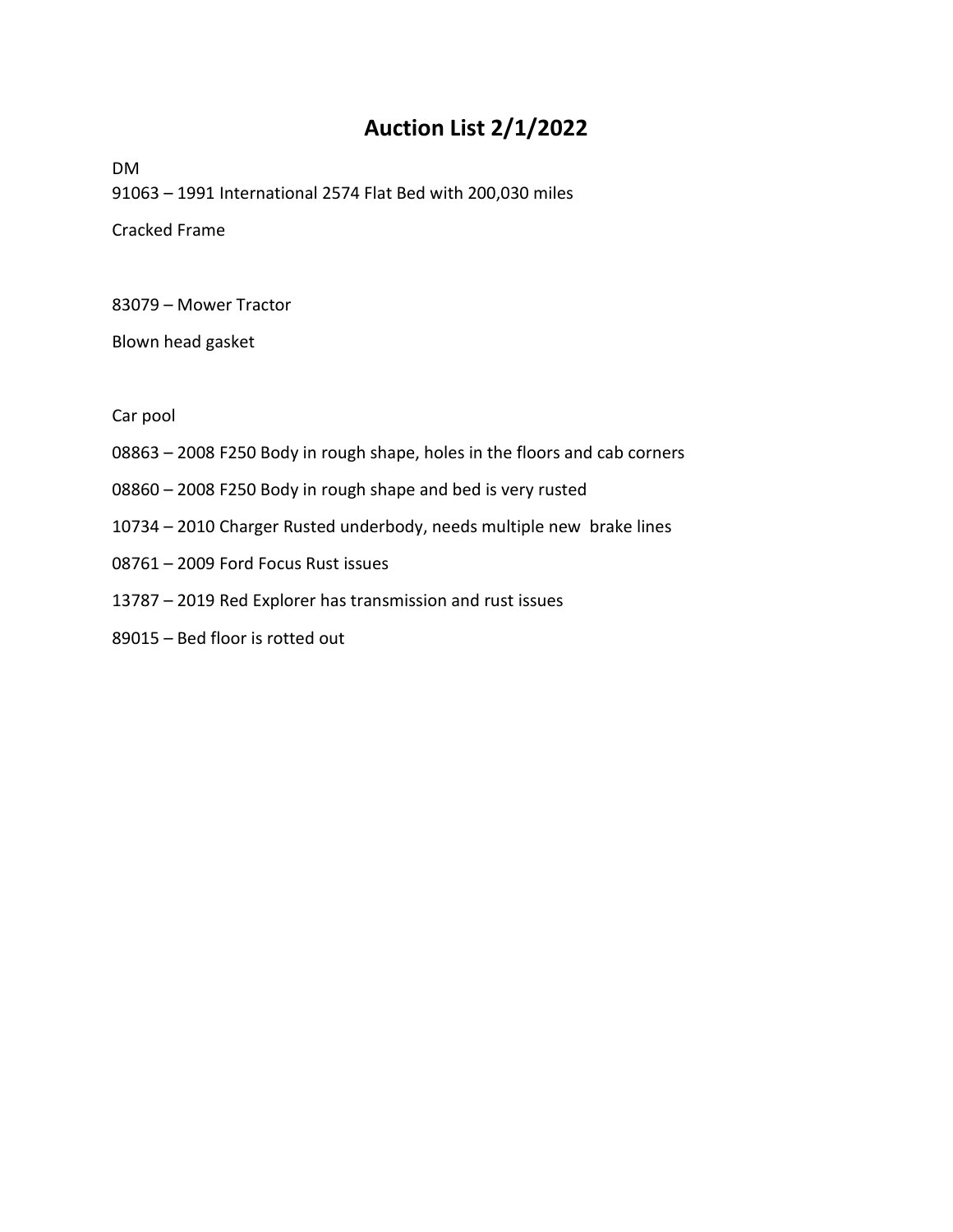Resolution No. February 18, 2022 By Supervisors:

TITLE: A Resolution authorizing the implementation, and funding in the first instance 100% of the federal-aid and State "Marchiselli" Program-aid eligible costs, of a transportation federal-aid project, and appropriating funds therefore; Church Street over the Mettawee River PIN 1760.55

WHEREAS, a Project, BIN 32036600 Church Street over Mettawee River, Village of Granville, Washington County PIN 1760.55 (the Project") is eligible for funding under Title 23 U.S. Code, as amended, that calls for the apportionment of the costs such program to be borne at the ratio of 80 % Federal funds and 20 % non-federal funds; and

WHEREAS, the County of Washington desires to advance the Project by making a commitment of 100% of the non-federal share of the costs of Design, ROW incidentals & acquistitions and construction/CI; now therefore be it

RESOLVED, that the Washington County Board of Supervisors hereby approves the above subject project and it is further

RESOLVED, that the Washington County Board of Supervisors hereby authorizes the County of Washington to pay in the first instance 100% of the federal and non-federal share of the cost of costs of Design, ROW incidentals & acquistitions and construction/CI work for the Project or portions thereof; and it is further

RESOLVED, that the sum of \$3,933,107.00 ( three million nine hundred thirty three thousand one hundred seven dollars and zero cents) was previously appropriated and made available to cover the cost of participation in the the Project; and it is further

RESOLVED, that the additional sum of \$122,229.00 ( one hundred twenty two thousand two hundred twenty nine dollars and zero cents) is hereby appropriated and made available to cover the cost of participation in the above phase(s) of the Project; and it is further

RESOLVED, that in the event the full federal and non-federal share costs of the project exceeds the amount appropriated above, the Washington County Board of Supervisors shall convene as soon as possible to appropriate said excess amount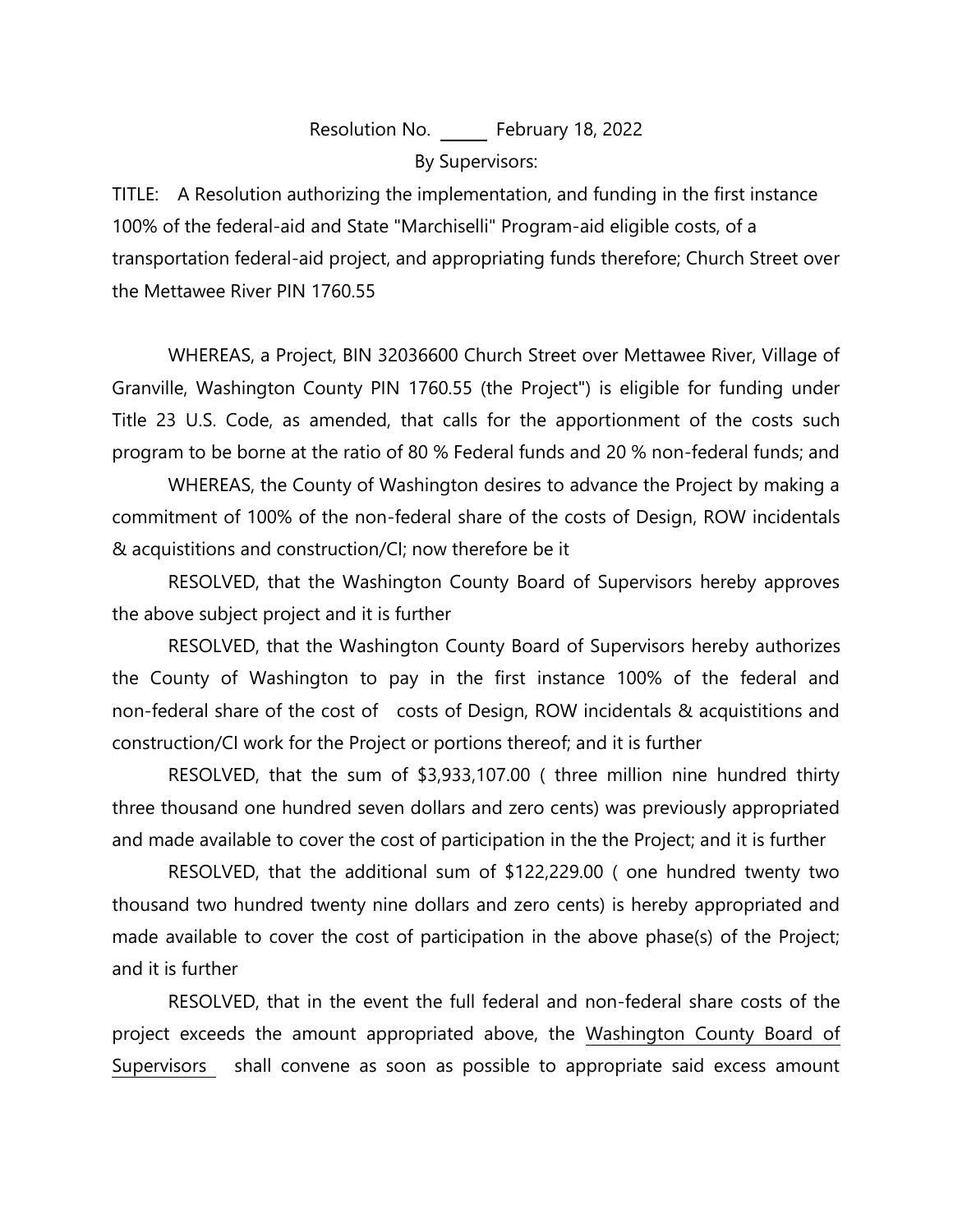immediately upon the notification by the New York State Department of Transportation thereof, and it is further

RESOLVED, that the Chairman of the Board of Supervisors of Washington County be and is hereby authorized to execute all necessary Agreements, certifications or reimbursement requests for Federal Aid and/or Marchiselli Aid on behalf of the County of Washington with the New York State Department of Transportation in connection with the advancement or approval of the Project and providing for the administration of the Project and the municipality's first instance funding of project costs and permanent funding of the local share of federal-aid and state-aid eligible Project costs and all Project costs within appropriations therefore that are not so eligible, and it is further

RESOLVED, that a certified copy of this resolution be filed with the New York State Commissioner of Transportation by attaching it to any necessary Agreement in connection with the Project and it is further

RESOLVED, this Resolution shall take effect immediately

BUDGET IMPACT STATEMENT: Cost share as indicated.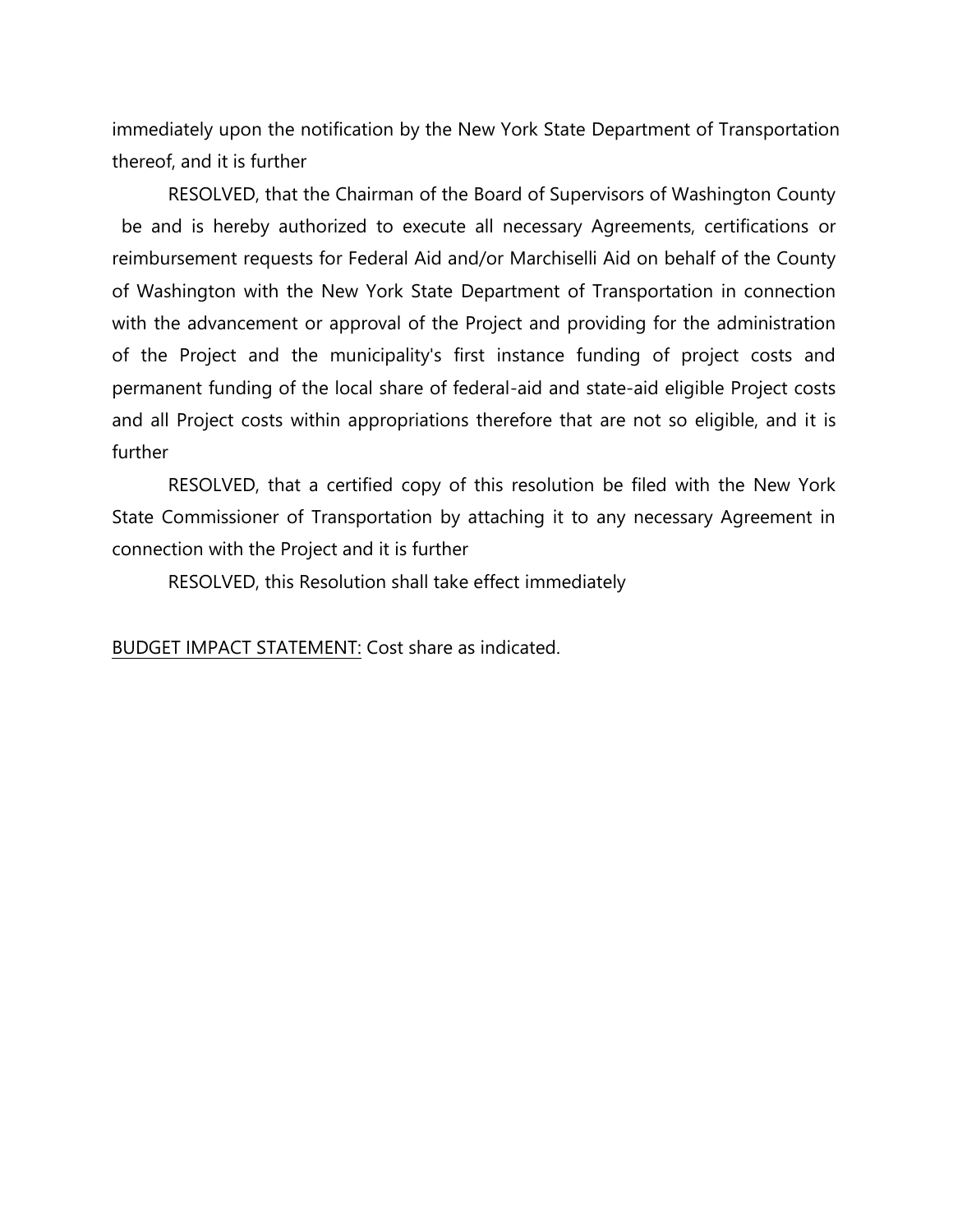$4/22$  to  $12/25$ 

#### **Washington County Roadside Erosion Remediation Program**

#### 5 total sites

| <b>Ownership</b> | iTown               | l Location                  | Project                                                                    | <b>Grant Amount</b> | <b>Local Match</b> |  |
|------------------|---------------------|-----------------------------|----------------------------------------------------------------------------|---------------------|--------------------|--|
| County           | <b>IFort Edward</b> | County Route 46 Z622        | Repair 419 linear foot slump, regrade slope, horizontal drains, mats, etc. | 359,000.00          |                    |  |
| County           | lGreenwich          | <b>ICounty Route 77</b>     | Bank stabilization and install erosion mats/woody vegetation               | 50,000.00           | 121,210.00         |  |
| County           | l Putnam            | <b>ICounty Route 2 しゅうぞ</b> | Reinforce bank and add woody vegetation                                    | 50,000,00           |                    |  |
| <b>County</b>    | <b>Argyle</b>       | County Route 48 $232$       | linstall gabion baskets                                                    | 10.000.00           |                    |  |
| Kingsbury, Town  | Kingsbury           | Tow Path Road               | Hard and soft armoring to stabilize bank and reduce flooding               | 40,000.00 ]         | 10,540.00          |  |